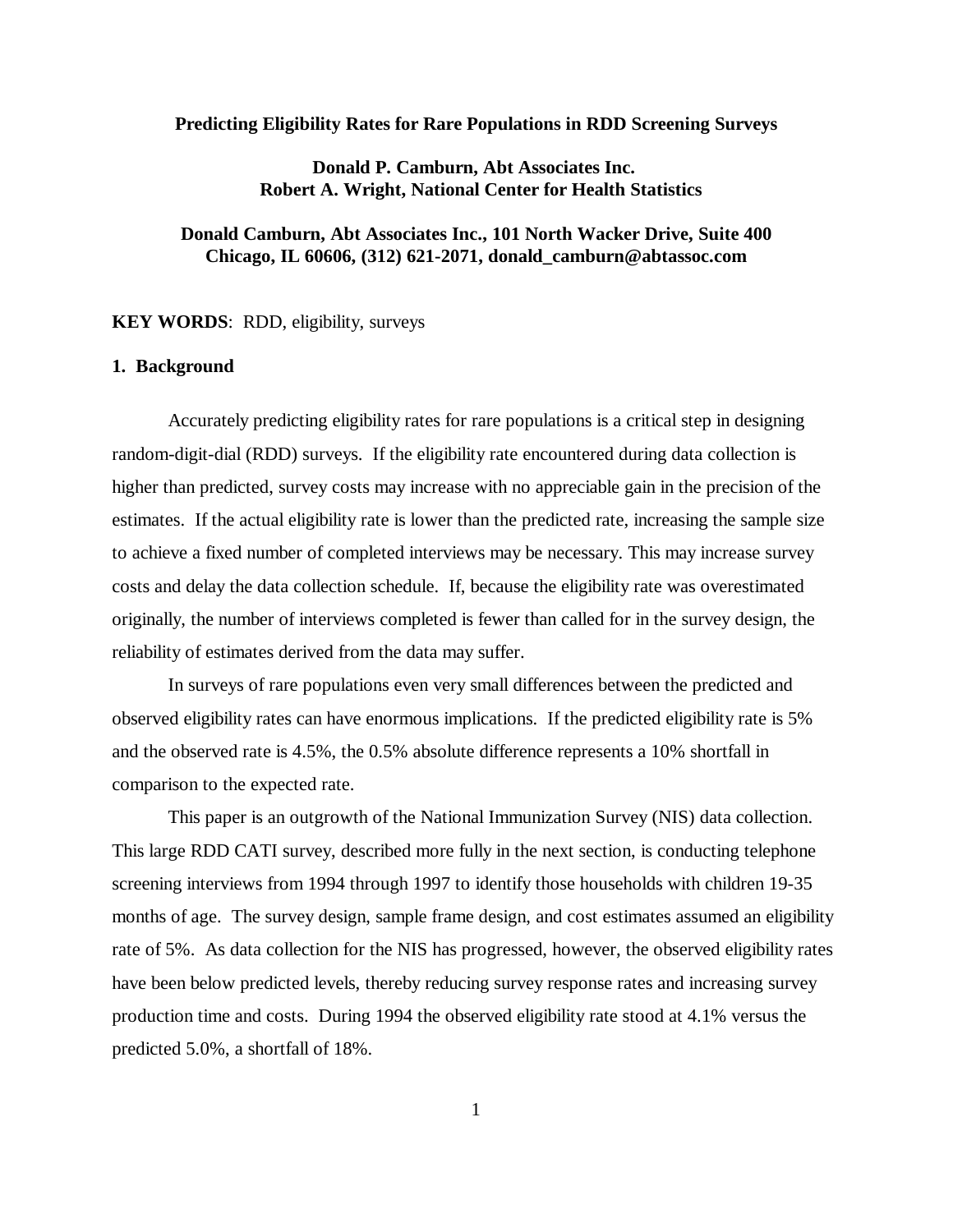As part of an ongoing series of research efforts designed to identify possible sources of the lower than expected eligibility rate, consideration was given to the possibility that the number of unique telephone lines per household is lower in telephone households eligible for the NIS than in the general population. If such a differential exists, it could result in substantial misestimation of the eligibility rate in RDD surveys that screen for rare populations, since RDD sample designs typically assume that the number of telephone lines is uniformly distributed across all household types.

This assumption is reinforced when data from household sources (such as the decennial Census, the Current Population Surveys, or the National Health Interview Survey) are used to calculate estimated eligibility rates for telephone surveys. Eligibility rates calculated from household data, when applied to telephone surveys, implicitly assume that the number of telephone lines per household is the same in both eligible and ineligible sample units. The probability of selection for sample units in telephone surveys is directly related to the number of telephone lines with voice capability that access the household. Therefore, predicted eligibility rates derived from household-level survey data will result in over- or underestimation of the number of eligible households identified in screening surveys of rare populations, if the number of telephone lines per household in the rare population of interest differs substantially from the general population.

This paper uses data from the 1994 NIS, the 1990 Census, two recent CBS News surveys, and other sources to show that fewer telephone lines are found in households with young children and telephones than in the general population of households with telephones. The implications for eligibility rates in the NIS are examined using data at the national level and for specific subregions of the country. The results show that using household-level data to predict eligibility rates in the design of the RDD sample resulted in an overestimation of the eligibility rate. The results of this analysis, and the effects they have for RDD sample designs that screen for rare populations, are discussed.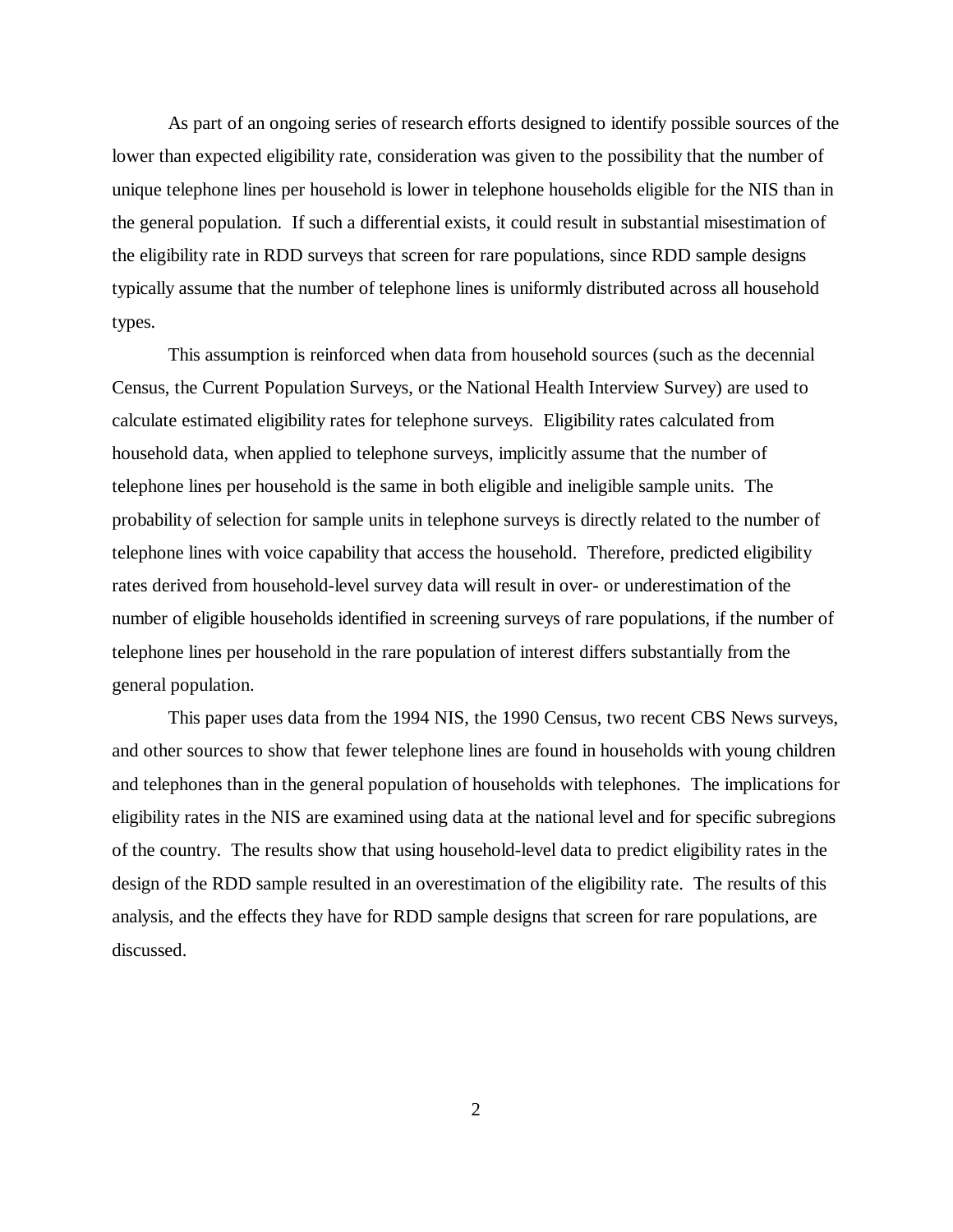## **2. An Overview of the National Immunization Survey**

The prevention of disease through vaccination has been a significant success for the nation's public health system. During the 20th century, the United States has seen the incidence of childhood diseases such as measles, pertussis, and diphtheria fall by more than 98%, with much of this improvement attributable to nationwide vaccination programs (Table 2-1).<sup>1,2</sup> In 1979 the Surgeon General of the U.S. Public Health Service established a series of national health goals for 1990. One goal was that 90% of all children should have completed their basic vaccination series by age two.3 These goals were expanded in 1991 with the publication of *Healthy People 2000*, which again called for increased vaccination levels, especially among the very young and other high-risk groups.<sup>4</sup>

| <b>Disease</b>              | <b>Maximum Number</b><br>of Cases (year) | 1994<br>(provisional) | % Change |  |
|-----------------------------|------------------------------------------|-----------------------|----------|--|
| Diphtheria                  | 206,939 (1921)                           | 1                     | $-99.9$  |  |
| <b>Measles</b>              | 894,134 (1941)                           | 814                   | $-99.9$  |  |
| <b>Mumps</b>                | 152,209 (1968)                           | 957                   | $-99.4$  |  |
| Pertussis                   | 265, 269 (1934)                          | 2,203                 | $-99.2$  |  |
| Poliomyelitis-paralytic     | 21,269 (1952)                            | $\overline{0}$        | $-100.0$ |  |
| Rubella                     | 57,686 (1969)                            | 204                   | $-99.6$  |  |
| Congenital Rubella Syndrome | 20,000 (1964)                            | $\overline{c}$        | $-99.9$  |  |
| Tetanus                     | 1,560 deaths (1923)                      | 22                    | -98.6    |  |

**Table 2-1. Reported Cases of Vaccine-Preventable Childhood Disease in the U.S.** 

A series of federal, state, and local programs have been mounted to raise vaccination levels among young children. Among these programs is the Childhood Immunization Initiative (CII) established by President Clinton to create a long-term national vaccination system. The CII established a goal for 1996 of increasing vaccination levels for 2-year-old children to at least 90% for one dose of measles-mumps-rubella vaccine (MMR) and at least three doses each of diphtheria and tetanus toxoids and pertussis vaccine (DTP), oral poliovirus vaccine, and *Haemophilus influenza*e type b vaccine (Hib).<sup>5</sup> In addition, CII established a goal for 1996 to increase vaccination levels for 2-year-old children to at least 70% for three or more doses of hepatitis B (Hep B) vaccine.<sup>6</sup> During the first quarter of 1994, national vaccination levels for children 19-35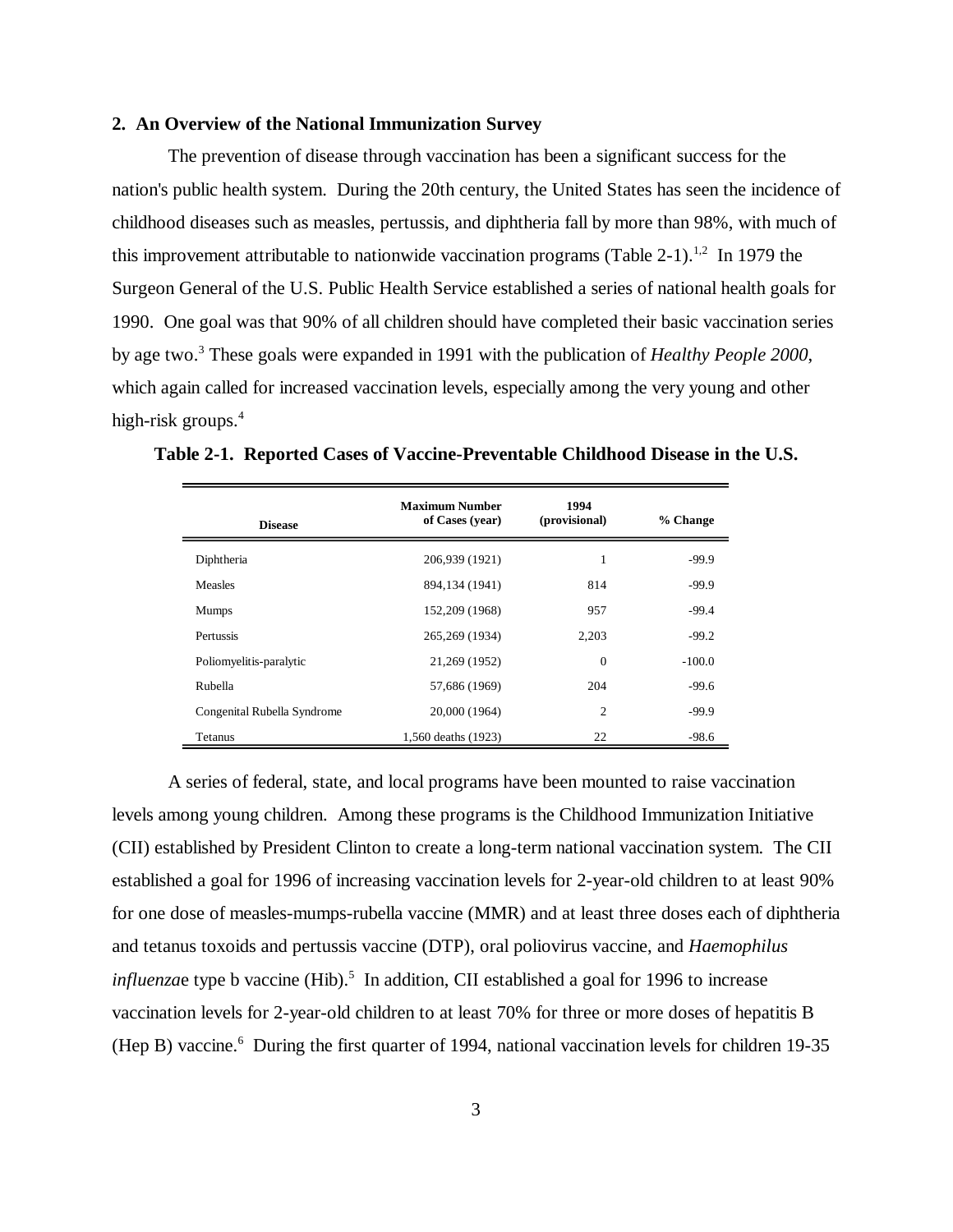months were 89.6% for measles containing vaccine, 25.5% for three or more doses of Hep B, 70.6% for three or more doses of Hib, 87.0% for three or more doses of DTP, and 76.0% for three or more doses of polio vaccine.<sup>7</sup>

From 1959 to 1985, national vaccination levels in the U.S. were monitored by the United States Immunization Service. Beginning in the late 1980's, discussions between the National Immunization Program (NIP) and the National Center for Health Statistics (NCHS) led to the inclusion of vaccination questions on the 1991 Child Health Supplement to the National Health Interview Survey (NHIS). These questions have been included as the Immunization Supplement to the NHIS since 1992. Commencing with the 1993 data collection, the Immunization Supplement to the NHIS has provided quarterly estimates of vaccination coverage at the national level.

The National Immunization Program continues to work throughout the 50 states, the District of Columbia and the U.S. Territories and Commonwealths to raise early childhood vaccination coverage levels. To provide current baseline estimates of vaccination levels for children 19 through 35 months of age and to monitor change in these levels, the NIS is being conducted in 78 of these Immunization Action Plan (IAP) areas, consisting of the 50 states, the District of Columbia and 27 metropolitan areas. Beginning with the second quarter of 1994 and continuing through the fourth quarter of 1997, the NIS data collection effort will conduct independent quarterly surveys in each of the 78 IAP areas. The 78 IAP areas taken together will provide complete coverage of the 50 states and the District of Columbia.

#### **3. NIS Design**.

The NIS uses a two-phase sample design. For the *first-phase*, a quarterly random sample of telephone numbers for each IAP area is drawn, and a screening questionnaire is administered to identify households with one or more children 19 to 35 months of age. The first-phase sample design uses list-assisted random-digit-dialing (RDD) methods to screen the large number of households required to obtain a sample of age-eligible children efficiently. Interviews are conducted using computer-assisted telephone (CATI) data collection methods.

The *second-phase* is a sample of health care providers of vaccinations of children in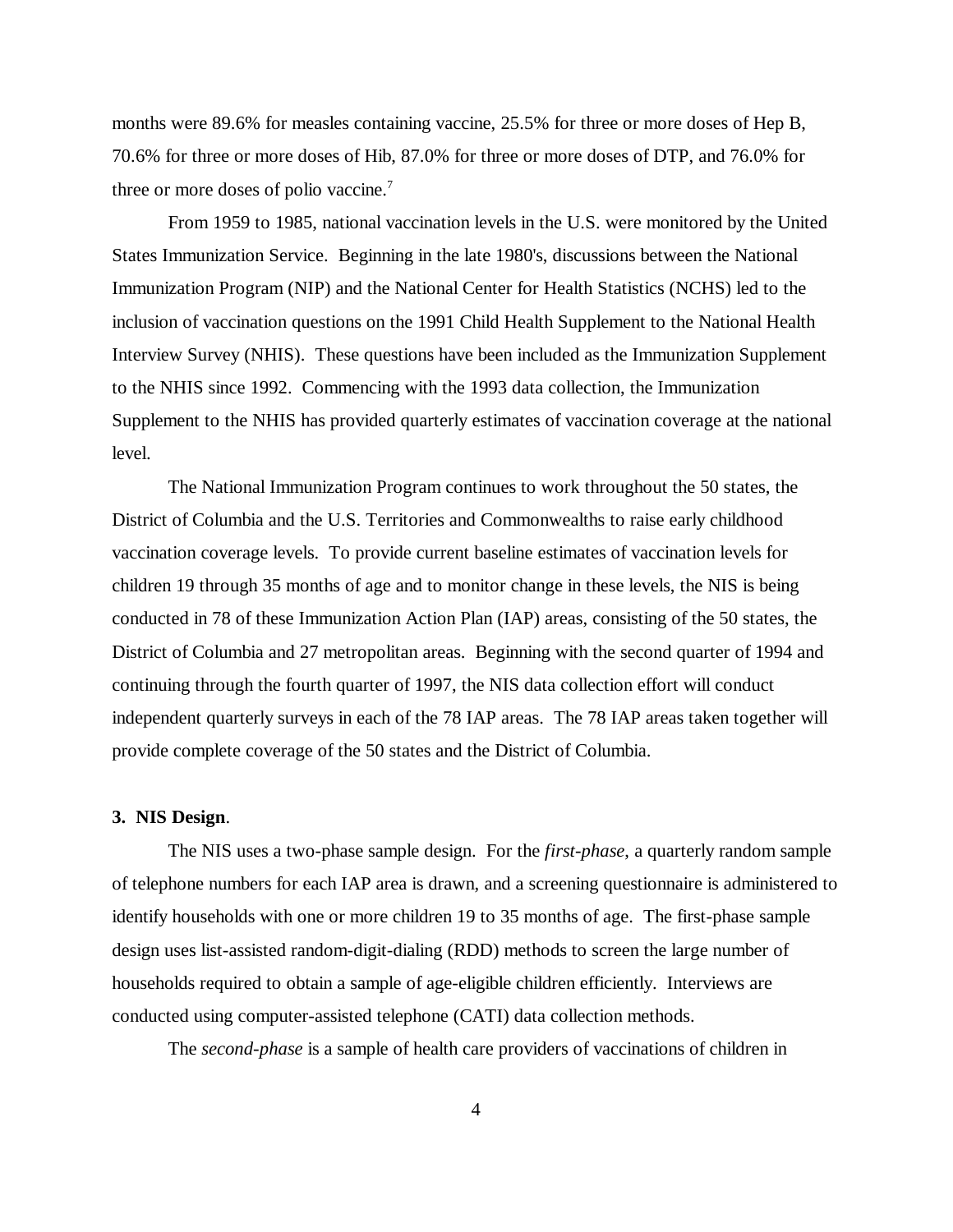households surveyed during the first-phase. The second-phase is included in the design to supply the data needed to improve the accuracy of the vaccination coverage estimates. The secondphase is necessary because research showed that parents tend to underestimate the number of doses received for multiple-dose vaccines and to overestimate coverage for single-dose vaccines. Household reports of vaccinations often contain errors and the two-phase sample design permits parental reports to be combined with information from health care providers' records, yielding a more accurate estimate of vaccination coverage levels than either source alone.

In the first-phase, screening for eligible households is conducted through brief CATI interviews. When an eligible household is found, a full vaccination interview is conducted with the adult in the household who is the most knowledgeable about the vaccination histories of all age-eligible children. Data on five types of vaccinations, including dates and/or numbers of vaccination events, are obtained for each child in the target age range living within the household. To implement the second-phase provider component for the NIS, provider names, addresses, and consent to contact those providers are obtained concurrently with the first-phase CATI vaccination interview. Subsequently, a questionnaire is mailed to providers that collected vaccination information for the identified children.

These surveys are done quarterly in each of the 78 IAP areas, concurrently, to obtain detailed vaccination data on children 19 through 35 months of age. This makes it possible to combine four consecutive quarters of survey data to provide annualized estimates of the coverage rates for DTP, Polio, MMR, Hib, and Hep B with the degree of precision sufficient for analytic purposes within each of the 78 IAP areas. Also, by using the same methodology in each IAP area, the NIS can produce rates of vaccination coverage that are comparable among IAP areas with the precision of these estimates achieving a coefficient of variation of no more than 5% for an estimated proportion of .50.

## **4. Methods**

The need to collect vaccination data independently for each of the 78 IAP areas quarterly, combined with the small proportion of households in the United States that contain a child 19 through 35 months of age, requires a large initial sample of telephone numbers. For the survey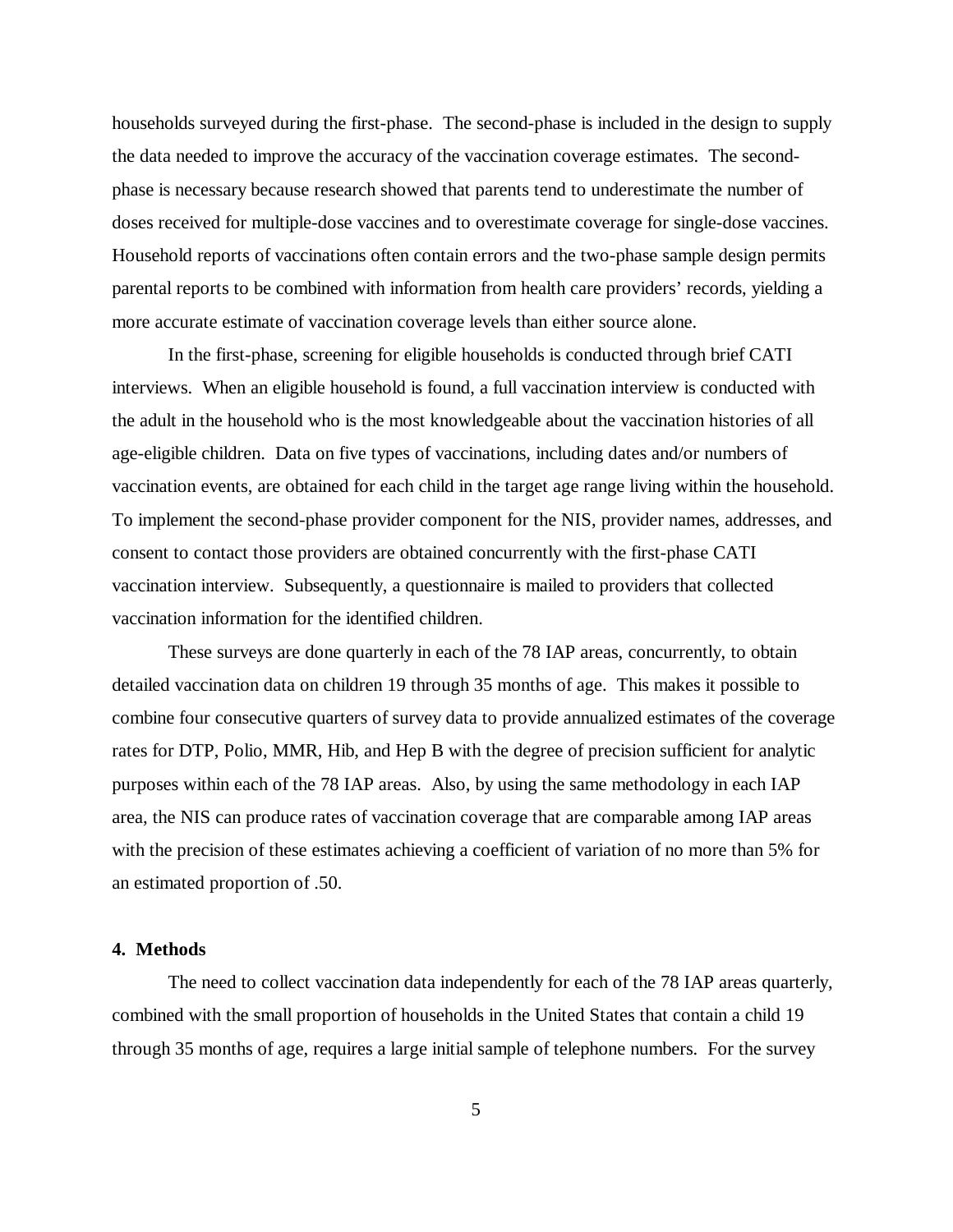year 1994, consisting of three quarters, the total sample size was 1,177,140 randomly generated telephone numbers. The NIS design was based on the estimate that, on average, identifying one household with one or more age-eligible children will be necessary to complete screening interviews with 20 households (i.e., an eligibility rate that averages 5% across all U. S. households with telephones). Table 4-1 compares the expected and observed sample sizes for the NIS at several key stages of the sample implementation. These data show the impact of the lower than expected eligibility rates on the number of sample cases required to approximate design goals for the number of completed cases. Despite these increases, the number of eligible households fell short of the design goal of 30,282 by 13.4%,

| <b>1994 National Immunization Survey</b> |                 |                 |                                                    |  |  |  |  |
|------------------------------------------|-----------------|-----------------|----------------------------------------------------|--|--|--|--|
| <b>Sample Stage</b>                      | <b>Expected</b> | <b>Observed</b> | % Change,<br><b>Expected to</b><br><b>Observed</b> |  |  |  |  |
| <b>Total CATI Sample Size</b>            | 961,345         | 1,177,140       | $+22.4%$                                           |  |  |  |  |
| <b>Working Residential Numbers</b>       | 628,078         | 712,956         | $+13.5%$                                           |  |  |  |  |
| <b>Completed Screening Interviews</b>    | 605,647         | 643,328         | $+6.2%$                                            |  |  |  |  |
| Households Screened, Not Eligible        | 575,365         | 617,113         | $+7.3%$                                            |  |  |  |  |
| Households Screened, Eligible            | 30,282          | 26,215          | $-13.4%$                                           |  |  |  |  |
| <b>Eligibility Rate</b>                  | 5.0             | 4.1             | $-18.0%$                                           |  |  |  |  |

| Table 4-1. Comparison of Expected and Observed |
|------------------------------------------------|
| <b>Sample Size Characteristics for the</b>     |
| 1994 National Immunization Survey              |

**Regional data.** The number of data sources that permit examination of the relationship between the number of telephone lines per household and expected eligibility rates is limited. After repeated contacts with Ameritech, the local service provider for Illinois, Indiana, Michigan, Ohio, and Wisconsin, data were obtained from Ameritech sources that showed the percentage distribution of multiple line households in this five-state region. These data show that 89% of households in this region have a single telephone line, 10% have two lines, and 1% have three or more telephone lines. Data from the NIS can be used to calculate the distribution of telephone lines in households that contain a child 19 through 35 months of age. These data show that only 2.4% of households with children 19-35 months of age have two or more telephone lines. This is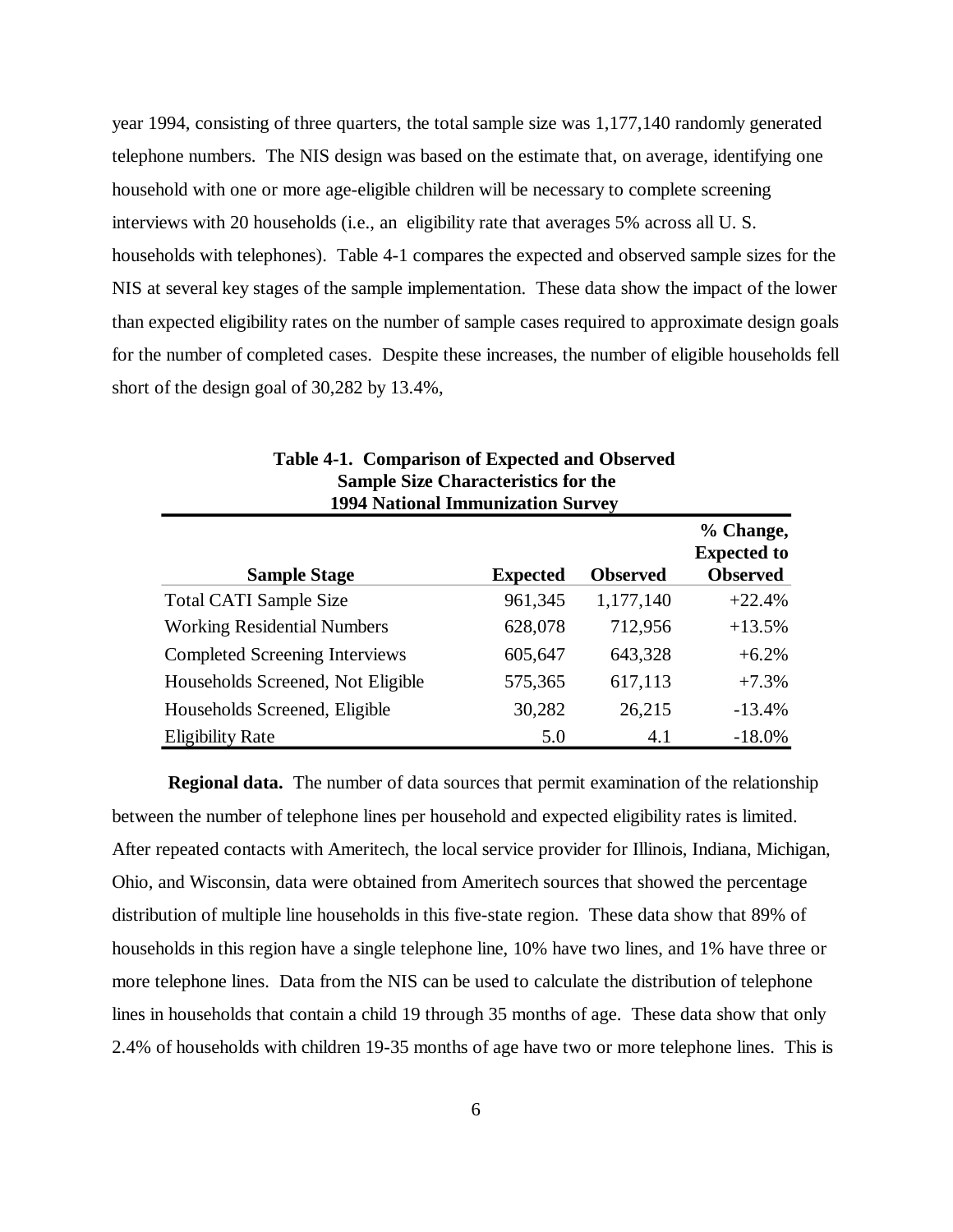in contrast to the 11.0% level observed for all households.

By combining data for these five states from the NIS, the Census PUMS data, and data from the Statistical Abstract, estimating eligibility rates based on the number of telephone lines connected to households is possible, rather than the number of households. If differences exist between households with age-eligible children and other households in the number of unique voice-capable telephone lines (i.e., telephone numbers) connected to them, estimates calculated using the number of telephone lines may vary from eligibility estimates calculated based on household eligibility. Table 4-2 shows the results of these calculations. The key numbers in the table are:

- (a) Ameritech data on the proportion of households with multiple telephone lines;
- (b) NIS data (weighted) on the number of telephone lines in eligible households in the IAPs that comprise the five-state region;
- (c) Census data (PUMS) on the estimated eligibility rate at the household level (5.5%), for these five states;
- (d) Census data on the total number of households in the five-state region.

The estimated distribution column, under the Households with Telephones heading, in the All Households row, shows the Ameritech data. Applying these rates to the total number of households with telephones for the region (15,266,630) yields the distribution of households shown in the Number column. Applying the Census-based household eligibility rate of 5.5% (Household Based Predicted Eligibility Rate) yields the total number of eligible households in the region (834,050).

At this stage, the NIS rate for multiple line households can be used to form the distribution of eligible households by the number of telephone lines connected to those households. Next, the same distribution can be formed for ineligible households by subtraction, both for the estimated distribution and for the number of households.

Extrapolating from the household data, the right-hand three columns of Table 4-2 show the number of telephone lines in the region. For example, if 13,587,301 households have a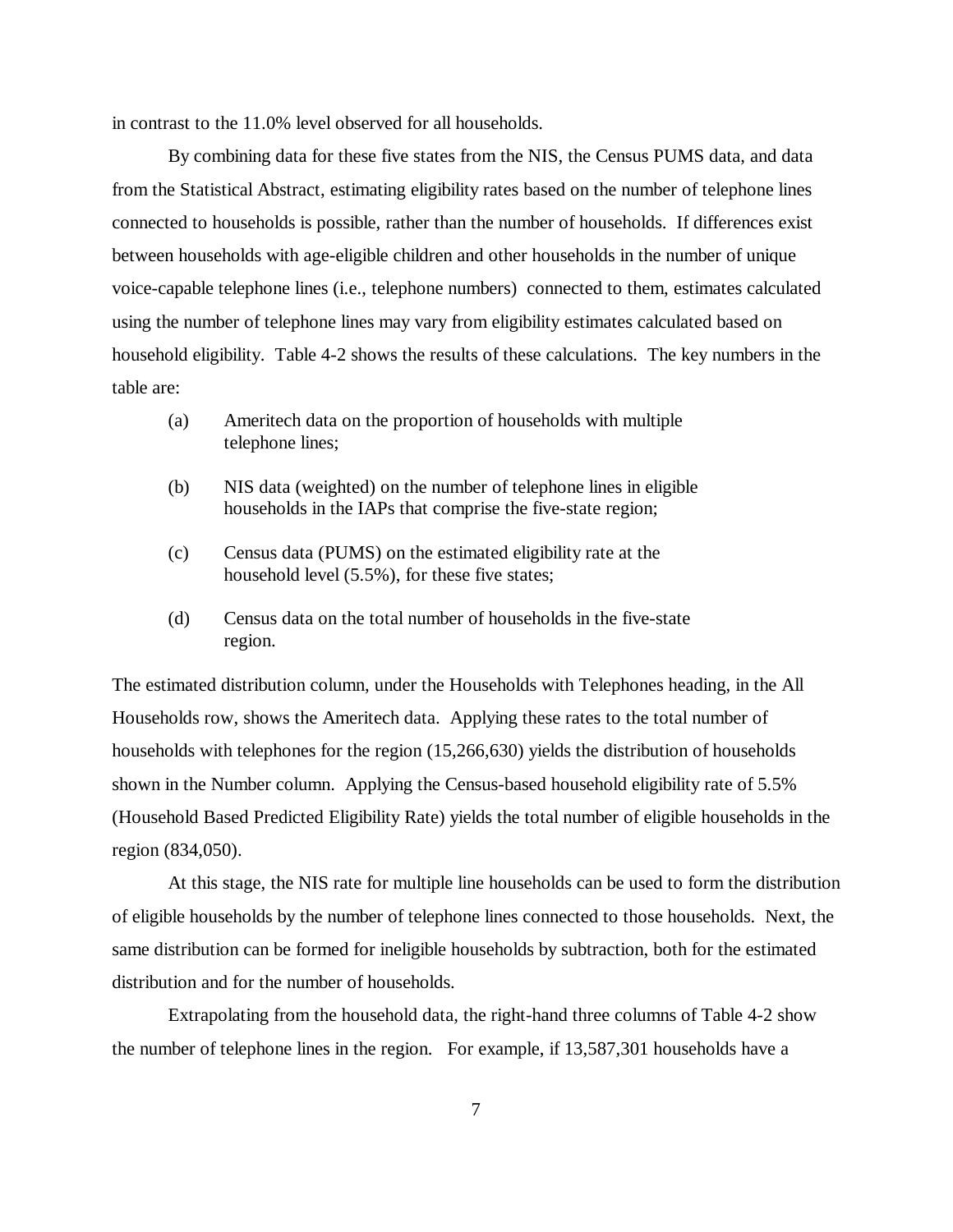| Household<br><b>Type</b> | Number of<br><b>Telephone Lines in</b><br>Household | <b>Households</b><br>with Telephones    |                        | Household<br><b>Based</b><br><b>Predicted</b> |                                         | <b>Telephone Lines</b>                     |                            |
|--------------------------|-----------------------------------------------------|-----------------------------------------|------------------------|-----------------------------------------------|-----------------------------------------|--------------------------------------------|----------------------------|
|                          |                                                     | <b>Estimated</b><br><b>Distribution</b> | <b>Number</b>          | <b>Eligibility</b><br>Rate                    | <b>Estimated</b><br><b>Distribution</b> | <b>Number of</b><br><b>Telephone Lines</b> | <b>Eligibility</b><br>Rate |
| All Households           | <b>One</b>                                          | $89.0\%$                                | 13,587,301             |                                               | 79.4%                                   | 13,587,301                                 |                            |
|                          | Two                                                 | 10.0%                                   | 1,526,663              |                                               | 17.9%                                   | 3,053,326                                  |                            |
|                          | Three or More                                       | 1.0%                                    | 152,666                |                                               | 2.7%                                    | 457,999                                    |                            |
|                          | All                                                 | 100.0%                                  | $15,266,630^{\circ.8}$ | N/A                                           | 100.0%                                  | 17,098,626                                 | N/A                        |
| Eligible Households      | One                                                 | $97.6\%$ <sup>d</sup>                   | 814,295                |                                               | 95.3%                                   | 814,295                                    |                            |
|                          | Two                                                 | 2.3%                                    | 19,374                 |                                               | 4.5%                                    | 38,748                                     |                            |
|                          | Three or More                                       | 0.1%                                    | 381                    |                                               | 0.2%                                    | 1,143                                      |                            |
|                          | All Eligible                                        | 100.0%                                  | 834,050                | $5.5\%$ <sup>e</sup>                          | 100.0%                                  | 854,186                                    | 5.0%                       |
| Ineligible Households    | <b>One</b>                                          | $88.5\%$ <sup>1</sup>                   | 12,773,006             |                                               | 78.6%                                   | 12,773,006                                 |                            |
|                          | Two                                                 | 10.4%                                   | 1,507,289              |                                               | 18.6%                                   | 3,014,578                                  |                            |
|                          | Three or More                                       | 1.1%                                    | 152,285                |                                               | 2.8%                                    | 456,856                                    |                            |
|                          | All Ineligible                                      | 100.0%                                  | 14,432,580             | 94.5%                                         | 100.0%                                  | 16,244,440                                 | 95.0%                      |

# **Table 4-2. Comparison of Predicted Eligibility Rates for Five Midwestern States Using Census Household Data, NIS Data, and Ameritech Data**

<sup>b</sup> Data on the distribution of telephone lines for all households were obtained from Ameritech corporate data. Ameritech is the local telephone service provider for the five states included in this analysis: Illinois, Indiana, Michigan, Ohio, and Wisconsin.

 $\rm c$  Estimates of the number of households with telephones for these five states are from 1993 Census data on the total number of households (Statistical Abstract of the Unites States, 1994), adjusted for a telephone ownership rate of 95.5% (1990 Census PUMS data).

<sup>d</sup> Estimates of the distribution of the number of telephone lines for eligible households are calculated from weighted NIS data for all IAP areas, using the combined data for four quarters of NIS data collection beginning in the second quarter of 1994 thro ugh the first quarter of 1995.

<sup>e</sup> The 0.055 estimate of the eligibility rate among households with telephones was calculated from the 1990 Census PUMS data file for Illinois, Indiana, Michigan, Ohio, and Wisconsin

<sup>f</sup> Calculated from Ameritech data in comb ination with 1990 Census PUMS estimate of the household ineligibility rate of 0.945 for Illinois, Indiana, Michigan, Ohio, and Wisconsin.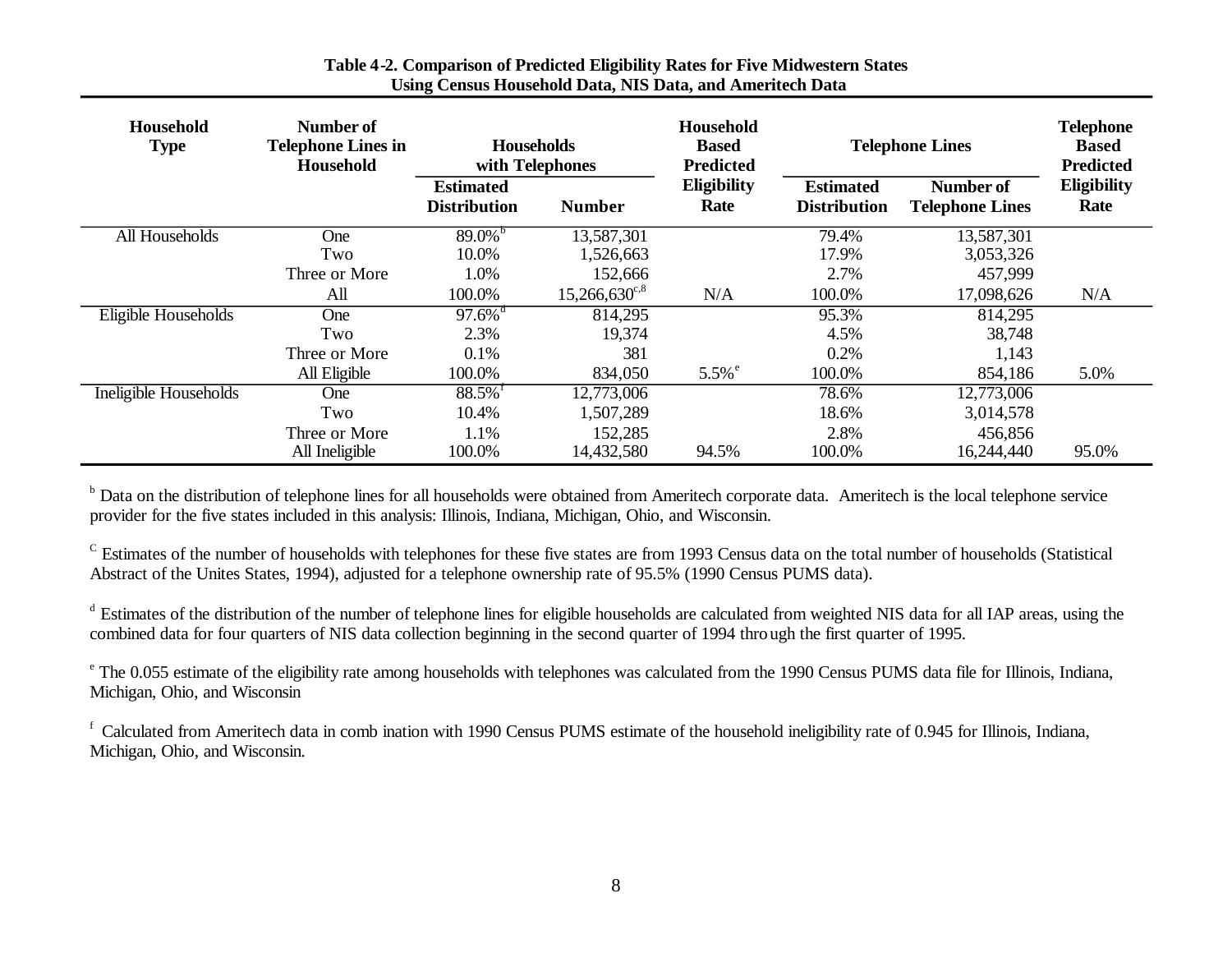single telephone line (see the All Households row and the Number column under the Households with Telephones heading), this implies that these households contain a total of 13,587,301 telephone lines. Similarly, the 1,526,663 households with two telephone lines imply that these households contain 3,053,326 telephone lines (2 x 1,526,663). Through this process the total number of telephone lines in the region can be calculated (17,098,626) and the distribution of age -eligible children by telephone lines can be calculated. This extrapolation from the household data to telephone line data was carried out for the balance of the rows in Table 4-2, yielding the following results:

- (a) the total number of telephone lines in the region is 17,098,626;
- (b) 854,186 of these reach households with children 19 through 35 months of age, or 5.0% of all telephone lines in the region.

These data show, for the East North Central Census region, that the proportion of households, with telephones, that would be encountered in an RDD design is 10% lower than would be expected if the eligibility rate is calculated using household data. This is due to the much lower level (11% versus 2.4%) of multiple telephone lines in households that also contain a child 19 -35 months of age.

**National level estimates using Census data**. Unfortunately, the Ameritech data do not exist at the national level. Other sourc es of information on the distribution of telephone lines across households were required to continue the analysis. A convenient source of data on the distribution of telephone lines in households is a large national telephone survey, since to calculate we ights for the probability of selection it is necessary that the survey questionnaire asks questions about the number of voice-capable telephone lines in the household. Data from two CBS News/New York Times National Surveys were used to calculated this dis tribution, one conducted between August 5 and 9, 1995, the other conducted between September 18 and 22, 1995. Using weighted data from these surveys it is possible to calculate the national distribution of households with one, two, and three or more telep hone lines. The results show that nationally, 8.4% of all households have two or more telephone lines. <sup>9</sup>

Table 4-3 contains the results of analysis that parallels the analysis shown in Table 4 -2,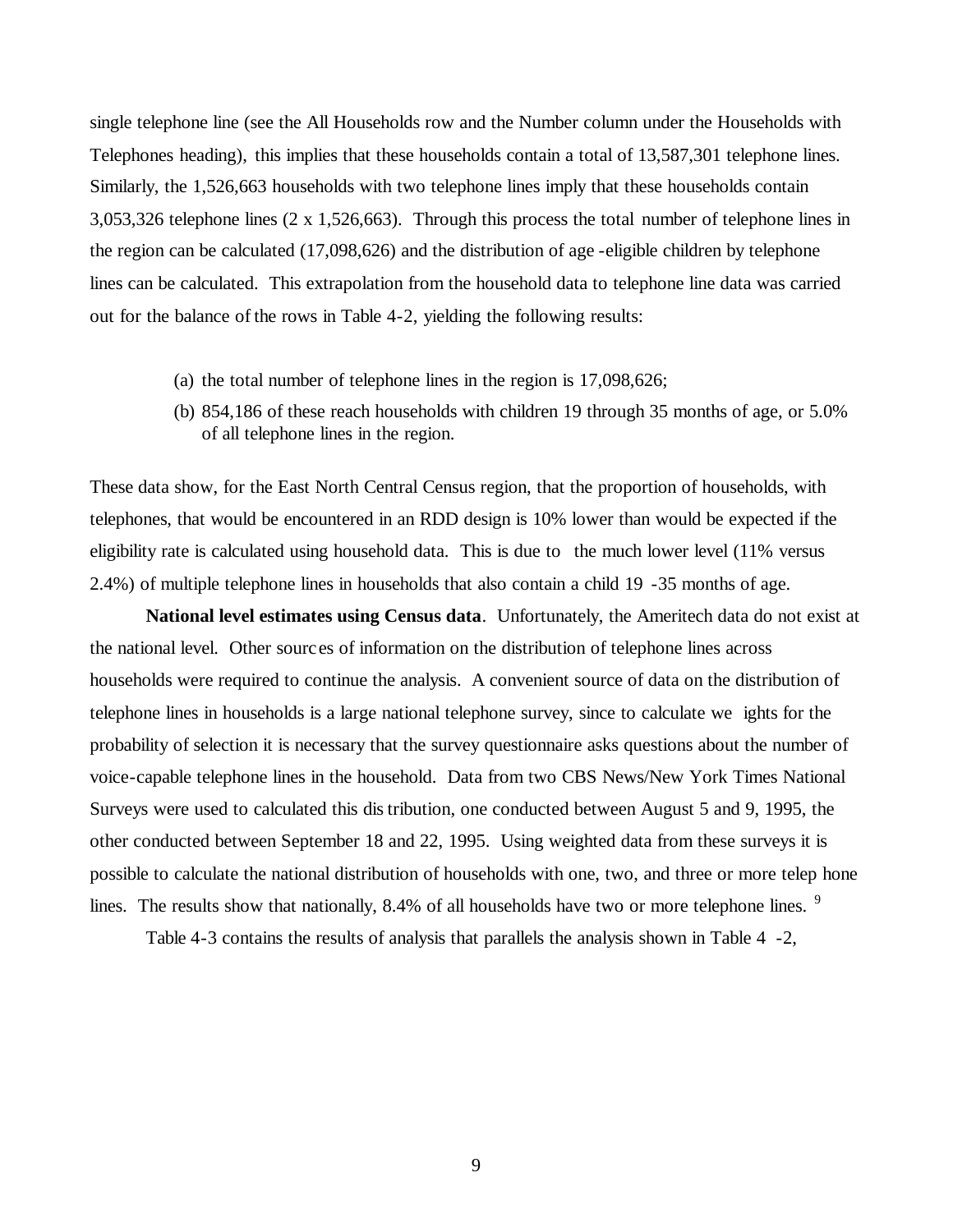| Household<br><b>Type</b> | Number of<br><b>Telephone Lines in</b><br>Household | <b>Households with Telephones</b>       |                       | Household<br><b>Based</b><br><b>Predicted</b> | <b>Telephone Lines</b>                  |                                     | <b>Telephone</b><br><b>Based</b><br><b>Predicted</b> |
|--------------------------|-----------------------------------------------------|-----------------------------------------|-----------------------|-----------------------------------------------|-----------------------------------------|-------------------------------------|------------------------------------------------------|
|                          |                                                     | <b>Estimated</b><br><b>Distribution</b> | Number <sup>a10</sup> | <b>Eligibility</b><br>Rate                    | <b>Estimated</b><br><b>Distribution</b> | Number of<br><b>Telephone Lines</b> | <b>Eligibility Rate</b>                              |
| All Households           | One                                                 | $91.6\%$                                | 83,721,136            |                                               | 83.6%                                   | 83,721,136                          |                                                      |
|                          | Two                                                 | 7.1%                                    | 6,497,023             |                                               | 13.0%                                   | 12,994,047                          |                                                      |
|                          | Three or More                                       | 1.3%                                    | 1,160,509             |                                               | 3.4%                                    | 3,481,527                           |                                                      |
|                          | All                                                 | 100.0%                                  | 91,378,688            | N/A                                           | 100.0%                                  | 100,196,710                         | N/A                                                  |
| Eligible Households      | One                                                 | $97.2\%$                                | 4,900,739             |                                               | 94.5%                                   | 4,900,739                           |                                                      |
|                          | Two                                                 | 2.7%                                    | 136,645               |                                               | 5.3%                                    | 273,290                             |                                                      |
|                          | Three or More                                       | 0.1%                                    | 4,568                 |                                               | .02%                                    | 13,703                              |                                                      |
|                          | All                                                 | 100.0%                                  | 5,041,951             | $5.5\%$ <sup>d,11</sup>                       | 100.0%                                  | 5,187,732                           | 5.2%                                                 |
| Ineligible Households    | One                                                 | $91.3\%$ <sup>e</sup>                   | 78,820,397            |                                               | 83.0%                                   | 78,820,397                          |                                                      |
|                          | Two                                                 | 7.4%                                    | 6,360,378             |                                               | 13.4%                                   | 12,720,757                          |                                                      |
|                          | Three or More                                       | 1.3%                                    | 1,155,942             |                                               | 3.6%                                    | 3,467,825                           |                                                      |
|                          | All                                                 | 100.0%                                  | 86,336,717            | 94.5%                                         | 100.0%                                  | 95,008,979                          | 94.8%                                                |

# **Table 4-3. Comparison of Predicted Eligibility Rates for U.S. Households Using 1993 Census Household Data**

<sup>a</sup> Estimates of the number of households in the U.S. with telephones are based on 1993 Census data (Stati stical Abstract of the United States, 1994), adjusted for a telephone ownership rate of 94.8% nationally (1990 Census PUMS data).

<sup>b</sup> Data on the distribution of telephone lines for all households are from CBS News National Telephone Surveys conducted during the fall of 1995. Data obtained through the Roper Center.

<sup>c</sup> Estimates of the distribution of the number of telephone lines for eligible households are calculated from weighted NIS data for all IAP areas, using the combined data for four quarters of NIS data collection beginning in the second quarter of 1994 through the first quarter of 1995.

<sup>d</sup> The 0.055 estimated eligibility rate for households with telephones was calculated from 1990 Census PUMS data for the U.S.

<sup>e</sup> Calculated from CBS News data in combin ation with the 1990 Census PUMS estimated ineligibility rate of 0.945 for the United States for households with telephones.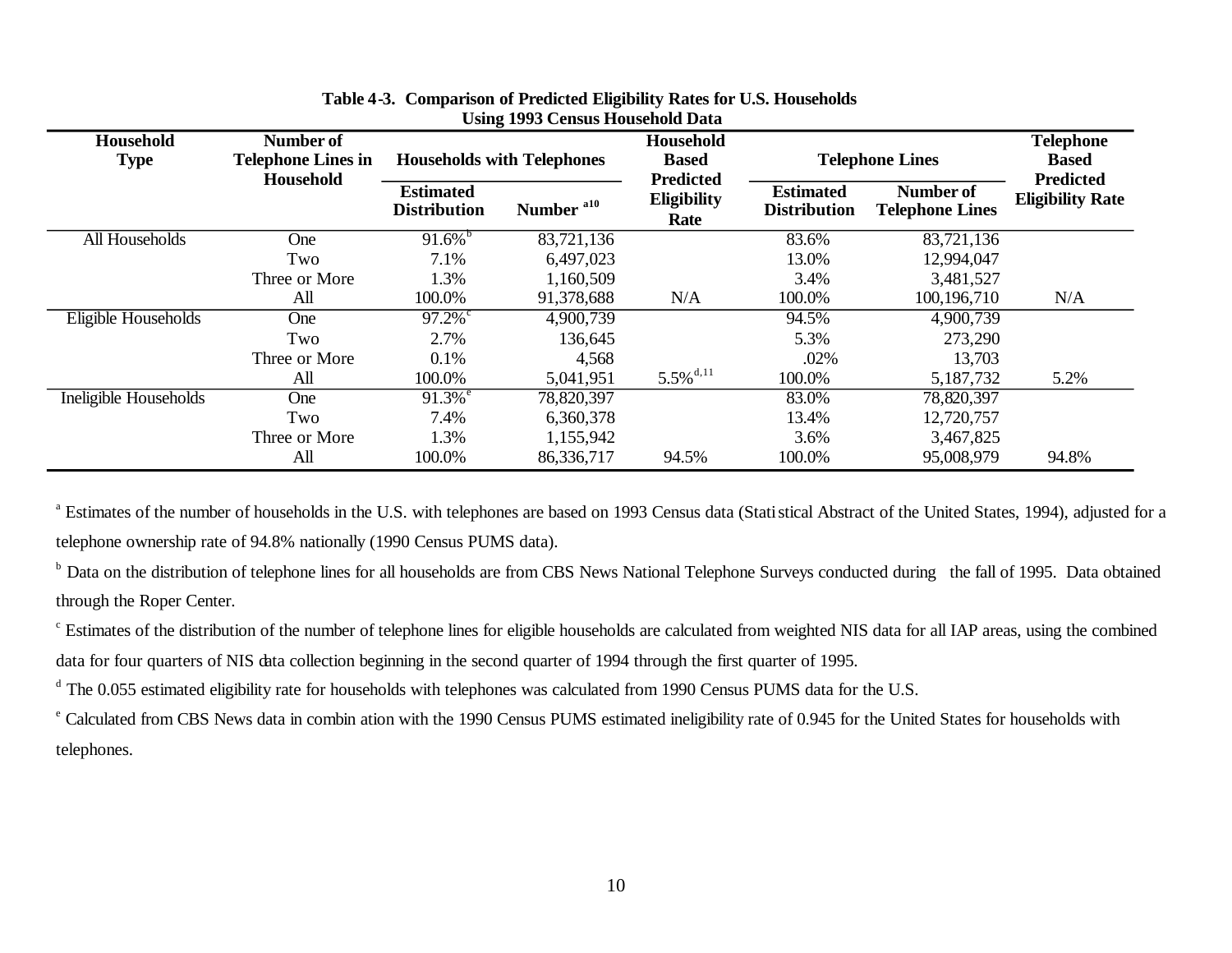but at the national level. The CBS News/New York Times data were used as the basis of the distribution of multiple telephone line h ouseholds. NIS data for all 78 IAP areas, weighted appropriately, were used to estimate the distribution of multiple telephone lines in households that contain a child 19 through 35 months of age. Census data from the PUMS files were used to calculate the household based predicted eligibility rate. Data from the 1994 Statistical Abstract of the United States were the source of information on the number of households.

The estimated eligibility rate for the U.S. calculated from 1990 Census data is 5.5%, s imilar to the rate shown above for the five -state East North Central region. Based on the distribution of the number of telephone lines in eligible and ineligible households, these data predict a telephone -based eligibility rate of 5.2% (Table 4 -3, right-hand most column.) This is 5.5% lower than the level predicted from the household -level data.

**National-level estimates using NHIS data**. Because the 1990 Census data are several years old, they may not accurately predict estimated eligibility rates for a survey to be conducted several years later. More recent data are available from the NHIS from 1993. The NHIS is a national area probability survey conducted by the National Center for Health Statistics. The data used for this analysis are from the 19 93 NHIS, the most recent year for which complete annual data are available. Using the NHIS data, repeating the previous analysis is possible (Table 4 -3). The results of this additional analysis are shown in Table 4 -4.

An eligibility rate of 4.9% was cal culated from the NHIS data for households with telephones and children 19 through 35 months of age. This rate is much lower than the 5.5% household eligibility rate calculated from national Census data and demonstrates an additional problem in predicting eligibility rates in surveys of rare populations: the estimated eligibility rate may vary greatly, depending on the data on which the calculations are based.

Following previously described algorithms, the NHIS eligibility rate is recalculated based on the CBS News/New York Times survey data for the distribution of the number of telephone lines in the general population. These data are used with the NIS information on the number of telephone lines in eligible households and Census data on the number of ho useholds in the U.S. to estimate an eligibility rate for telephone numbers that reach households with children 19 through 35 months of age. This rate, shown in the right -hand most column of Table 4 -4 is calculated at 4.6%. This is very much closer to the eligibility rate observed for the NIS of 4.1%.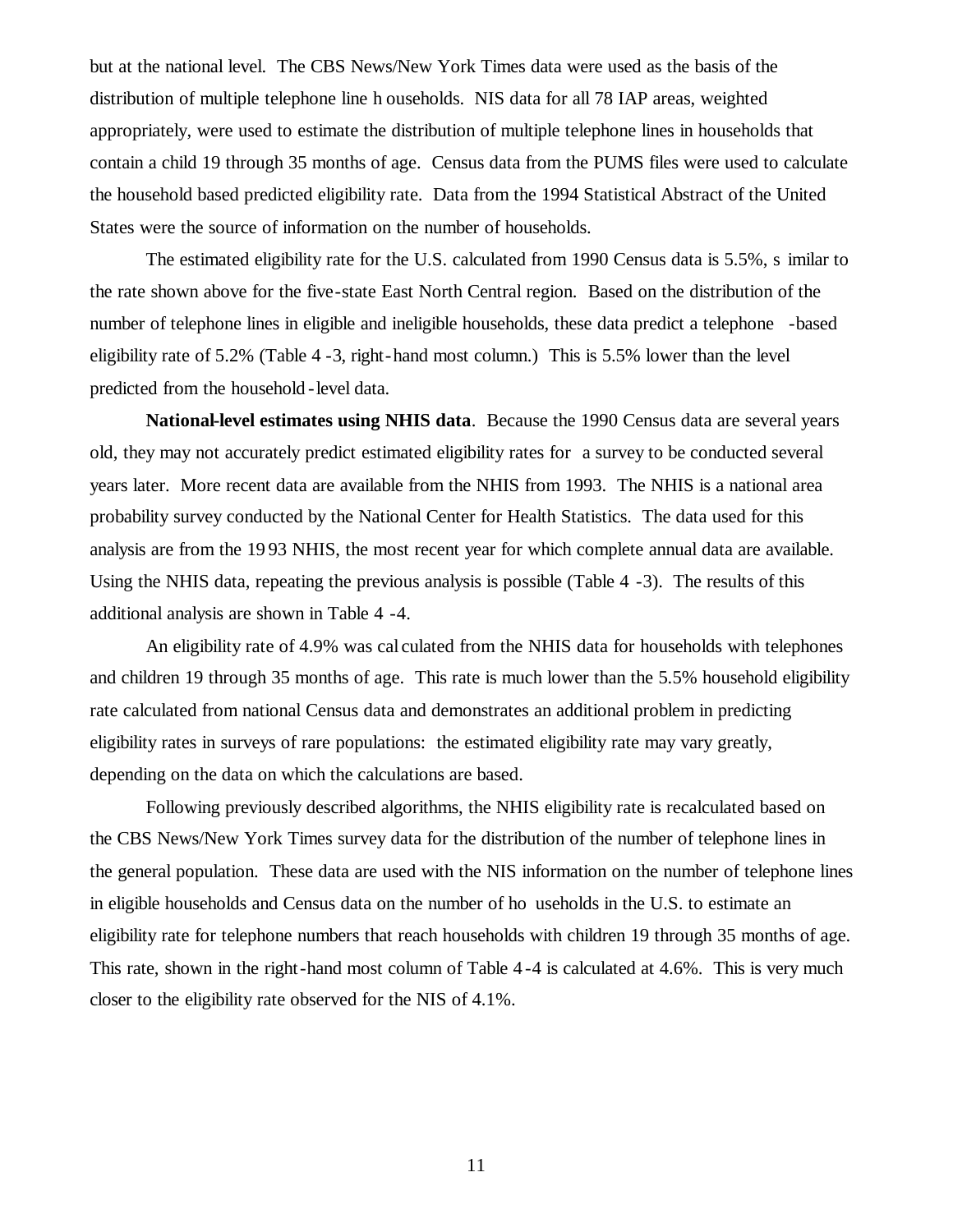| Household<br>Number of<br><b>Type</b><br><b>Telephone Lines in</b><br>Household |               | <b>Households with Telephones</b>       |                        | Household<br><b>Based</b><br><b>Predicted</b> | <b>Telephone Lines</b>                  |                                            | <b>Telephone</b><br><b>Based</b><br><b>Predicted</b> |
|---------------------------------------------------------------------------------|---------------|-----------------------------------------|------------------------|-----------------------------------------------|-----------------------------------------|--------------------------------------------|------------------------------------------------------|
|                                                                                 |               | <b>Estimated</b><br><b>Distribution</b> | Number <sup>a,12</sup> | <b>Eligibility</b><br>Rate                    | <b>Estimated</b><br><b>Distribution</b> | <b>Number of</b><br><b>Telephone Lines</b> | <b>Eligibility Rate</b>                              |
| All Households                                                                  | One           | $91.6\%$                                | 83,721,136             |                                               | 83.6%                                   | 83,721,136                                 |                                                      |
|                                                                                 | Two           | 7.1%                                    | 6,497,023              |                                               | 13.0%                                   | 12,994,047                                 |                                                      |
|                                                                                 | Three or More | 1.3%                                    | 1,160,509              |                                               | 3.4%                                    | 3,481,527                                  |                                                      |
|                                                                                 | All           | 100.0%                                  | 91,378,688             | N/A                                           | 100.0%                                  | 100, 196, 170                              | N/A                                                  |
| Eligible Households                                                             | <b>One</b>    | 97.2%                                   | 4,348,916              |                                               | 94.5%                                   | 4,348,916                                  |                                                      |
|                                                                                 | Two           | 2.7%                                    | 121,259                |                                               | 5.3%                                    | 242,517                                    |                                                      |
|                                                                                 | Three or More | 0.1%                                    | 4,053                  |                                               | .02%                                    | 12,160                                     |                                                      |
|                                                                                 | All           | 100.0%                                  | 4,474,228              | $4.9\%$ <sup>d,13</sup>                       | 100.0%                                  | 4,603,593                                  | 4.6%                                                 |
| Ineligible Households                                                           | One           | $91.3\sqrt{e}$                          | 79,372,219             |                                               | 83.0%                                   | 79,372,219                                 |                                                      |
|                                                                                 | Two           | 7.4%                                    | 6,375,765              |                                               | 13.4%                                   | 12,751,530                                 |                                                      |
|                                                                                 | Three or More | 1.3%                                    | 1,156,456              |                                               | 3.6%                                    | 3,469,367                                  |                                                      |
|                                                                                 | All           | 100.0%                                  | 86,904,440             | 95.1%                                         | 100.0%                                  | 95,593,116                                 | 95.4%                                                |

## **Table 4-4. Comparison of Predicted Eligibility Rates for U.S. Households Using 1993 National Health Interview Survey Eligibility Rates**

<sup>a</sup> Estimates of the number of households with telephones for the U.S. are based on 1993 Census data (Statistical Abstract of the United States, 1994), adjusted for a telephone ownership rate (nationally) of 04.8% (1990 Census PUMS data).

<sup>b</sup> Data on the distribution of telephone lines for all households are from CBS News National Telephone Surveys conducted during the fall of 1995. Data obtained through the Roper Center.

<sup>c</sup> Estimates of the distribution of the number of telephone lines for eligible households are calculated from weighted NIS data for all IAP areas, using the combined data for four quarters of NIS data collection beginning in the second quarter of 1994 through the first quarter of 1995.

<sup>d</sup> The 0.049 estimated eligib ility rate for households with telephones was calculated from 1993 National Health Interview Survey data, weighted with the basic household weight adjustment by segment and special household sampling factors.

<sup>e</sup> Calculated from CBS News data in combination with 1993 NHIS estimated ineligibility rate for telephone householdsof 0.9448 for the U.S. total.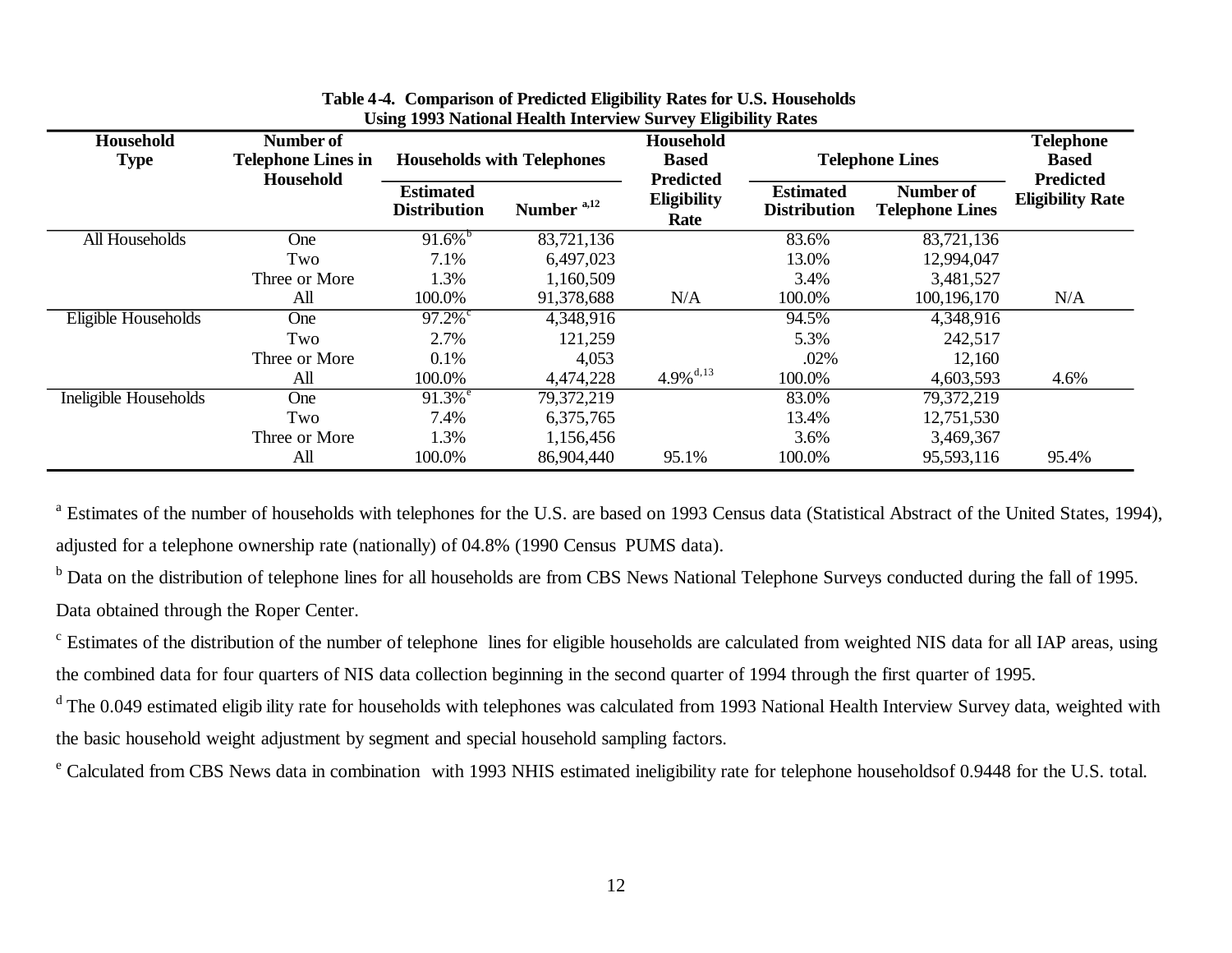## **5. Summary**

Despite the limitations of the data used in these analyses, they show the difficulty of estimating eligibility rates in any survey of rare populations , but especially for telephone surveys that screen for rare populations. The analyses presented in this paper demonstrate that for telephone surveys the distribution of multiple telephone lines in the eligible and ineligible segments of the population can results in a lower than expected eligibility rate. While these results are for households that contain young children, the results may apply to other segments of the population that share similar socio economic and demographic characteristics (for exampl e, low income).

These results suggest that the true eligibility rate for the NIS may range between 4.1% (the observed NIS rate) and 5.5% (the Census estimated rate). Because of these widely disparate estimates, it is important that at the design stage the implications of error in estimates of the eligibility rate are taken into consideration. In the case of the NIS, the estimated eligibility rate of 5.0% was used, lower than the Census rate, but potentially higher than the rate adjusted for the distributi on of multiple telephone line households calculated from the NHIS data.

In addition, recent news releases in the past 12 to 18 months suggest that an explosive growth may have occurred recently in the number of households that have multiple telephone lines . A recent article in the New York Times concluded that "the percentage of households with more than one line has nearly doubled this year [1995], to 16 percent."<sup>14</sup> In part, this growth partially has been the result of the recent increase in sales of hom e computers with modems. Some portion this growth, however, is attributable to an increase in the proportion of households with multiple voice -capable telephone line. Given recent trends, this proportion is very likely to continue to increase into the ne ar future.

This increase, as noted in the New York Times article, is concentrated in more affluent households. This outcome, if true, will increase the likelihood that the estimated eligibility rates for telephone surveys of rare populations will deviate significantly from the observed eligibility rates if appropriate steps are not taken to account for this differential in the design phase of the survey.